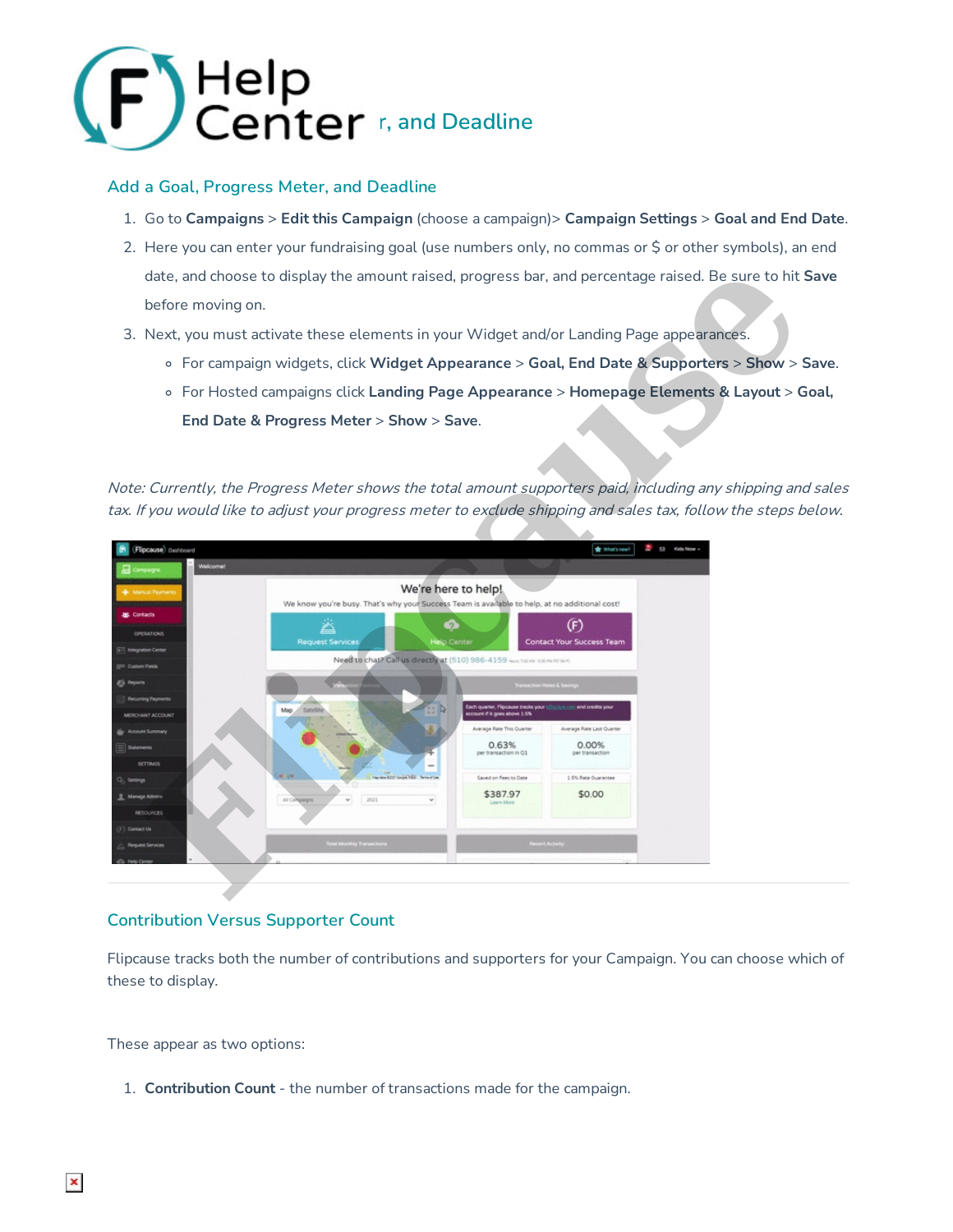

By default, your campaigns will show the **Contribution Count**. This reflects transactions, so if you have recurring donors, every subsequent instance of that recurring contribution will show as a new contribution and add to the tally on the front page.

If instead, you'd like the count to tally the individuals themselves, regardless of how many times that same individual has made a separate transaction, you can switch to show the **Supporter Count**.

To display the Contribution or Supporter Count:

- 1. Go to **Campaigns** > **Edit This Campaign** (choose a campaign) > **Activity** > **Activity Settings**.
- 2. Toggle **Show Contribution or Supporter Count?** to "Show".
- 3. Choose to either show the contribution or the supporter count from the drop-down menu.
- 4. Remember to hit **Save**!



### **Manually Adjust Progress Meter and Number of Supporters**

You have the ability to manually adjust the progress shown, both the amount raised and number of supporters. You can do so in the **Activity** tab in the Campaign Editor.

Click **Edit** in either **Make a Progress Adjustment** or **Adjust Number of Supporters** and enter the amount you would like to adjust the progress meter and/or number of supporters and a description. Make sure to only use